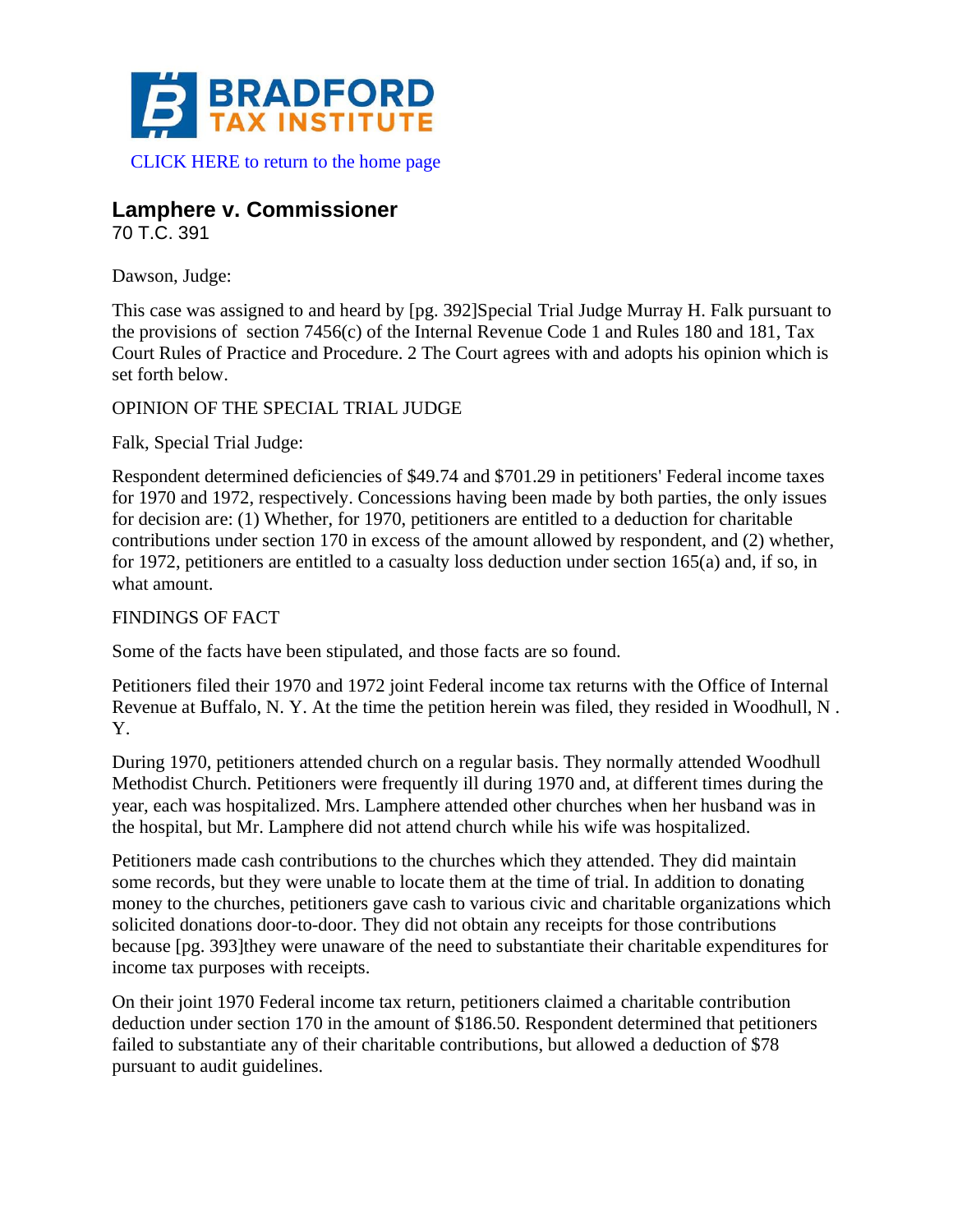Petitioners reside in a home which is situated on a slope near a main highway. They purchased the home in 1963 for \$7,875 and made many improvements to make it habitable. They installed an electrical system, a septic system, and drilled a water well at costs of approximately \$100, \$300, and \$685, respectively. They also built a garage and a driveway with retaining walls at costs of about \$1,500 and \$250, respectively.

In June 1972, hurricane Agnes struck the area and caused severe flooding and extensive damage. As a result of the floods, the concrete floor in petitioners' garage was damaged and its back wall collapsed; one of the retaining walls along the driveway was washed out; the electrical system and the septic system were ruined; and some trees and shrubs were destroyed. In addition, the floods caused an overflow from an open garbage dump located about a quarter mile uphill from petitioners' home and refuse was carried down the slope and onto petitioners' property. A substantial amount of refuse was washed into petitioners' well, contaminating their water supply. Consequently, they procured water in milk cans, delivered by a neighbor.

Petitioners commenced work immediately after the flood to repair the damage done to their home. They expended approximately \$400 for perforated pipe to replace the septic system and spent another \$400 for materials to repair the well. The septic system was completely repaired sometime in 1976. The well, however, caused considerable problems. Petitioners realized that they probably had to drill a new well, but they were unable to afford the \$1,500 which they estimated it would cost. They based this estimate on the price their neighbors were paying for drilling new wells. At the time of trial, the well water was still not potable. Lastly, petitioners replaced the electrical system in their home at a cost of \$265. They were not compensated by insurance or otherwise for the damage.

On their joint 1972 Federal income tax return, petitioners claimed a casualty loss deduction under section 165(a) in the [pg. 394]amount of \$3,900. The computed the deduction by reducing the claimed fair market value of their home immediately before the casualty (\$16,000) by (1) the claimed fair market value of their home immediately after the casualty (\$12,000) and (2) the \$100 floor pursuant to section 165(c)(3). Respondent disallowed the deduction in its entirety for lack of substantiation.

## OPINION

The issues here are essentially factual. Petitioners, of course, have the burden of proving that respondent's determinations are erroneous. Welch v. Helvering, 290 U.S. 111 (1933); Rule 142(a), Tax Court Rules of Practice and Procedure.

Issue 1. Charitable Contribution Deduction for 1970

The only evidence which petitioners offered to substantiate their charitable contributions deduction for 1970 was Mrs. Lamphere's oral testimony under oath. 3 They submitted no documentary or corroborating evidence whatever.

We found Mrs. Lamphere's testimony to be candid, forthright, and credible. Nonetheless, in respect of this issue, her testimony was nonspecific and based on vague recollections (which is certainly understandable in light of the fact that 7 years have elapsed since the tax year in question). Being convinced that petitioners did make qualifying charitable contributions during 1970, we are required to make an approximation of the amount thereof in accordance with our best judgment. Cohan v. Commissioner, 39 F.2d 540 (2d Cir. 1930); see Mennuto v. Commissioner, 56 T.C. 910, 923-924 (1971). On the whole, we believe and therefore hold that petitioners are entitled to a charitable contribution deduction in the amount of \$100 for 1970.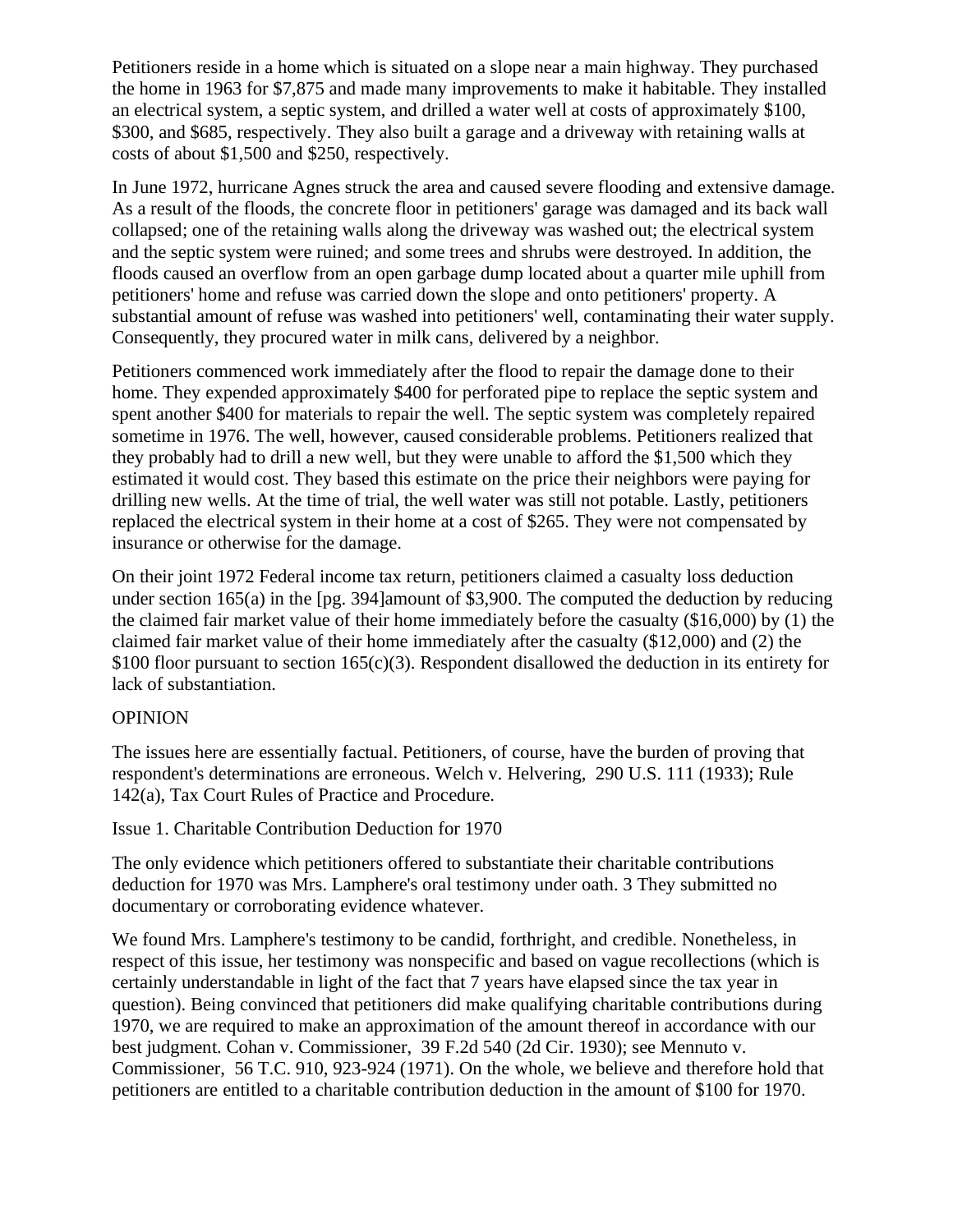Issue 2. Casualty Loss Deduction for 1972

Section 165(a) permits individuals to deduct losses suffered on the damage to or destruction of nonbusiness property by reason of fire, storm, or other casualty to the extent that the loss from each casualty exceeds \$100 and is not compensated for by [pg. 395]insurance or otherwise. The proper measure of the loss sustained has generally been said to be the difference between the fair market value of the property immediately before the casualty and its fair market value immediately thereafter, but not exceeding its adjusted basis. See Helvering v. Owens, 305 U.S. 468 (1939); Millsap v. Commissioner, 46 T.C. 751, 759 (1966), affd. 387 F.2d 420 (8th Cir. 1968); sec. 1.165-7(b)(1), Income Tax Regs.

Physical damage to property caused by a flood is clearly a casualty within the purview of section  $165(c)(3)$ , and respondent apparently concedes that petitioners suffered some such damage. The questions to be resolved, then, are: (a) the amount, if any, of the actual loss sustained and (b) the adjusted basis of the property in petitioners' hands.

Mrs. Lamphere testified that petitioners purchased their home in 1963 for \$7,875, that they added a number of improvements to make it habitable, and to the approximate cost of those improvements. Her testimony is sufficient to establish petitioners' adjusted basis for the property in excess of the amount of the loss claimed on their 1972 tax return. See Clapp v. Commissioner, 36 T.C. 905 (1961), affd. 321 F.2d 12 (9th Cir. 1963); Citrus Soap Co. of California v. Lucas, 42 F.2d 372 (9th Cir. 1930), revg. and remanding 14 B.T.A. 1155 (1929).

To establish the amount of the loss, the relevant fair market values "shall generally be ascertained by competent appraisal," sec. 1.165-7(a)(2)(i), Income Tax Regs. Petitioners cannot meet that requirement. Mrs. Lamphere testified as to her appraisal of the fair market value immediately after the flood, but there is no appraisal in evidence relating to its fair market value immediately before the flood. Mrs. Lamphere was unable to explain how the pre- and postcasualty fair market values set forth on the Form 4684 made part of petitioners' 1972 return were determined, and Mr. Lamphere was unable to appear as a witness because he was incapacitated.

Section 1.165-7(a)(2)(ii), Income Tax Regs., provides, nevertheless, that the cost of repairs to the damaged property is acceptable as evidence of the loss of value if: (1) The repairs are necessary to restore the property to its condition immediately before the casualty; (2) the amount spent for such repairs is not excessive; (3) the repairs do not care for more than the damage suffered; and (4) the value of the property after the repairs does [pg. 396]not as a result of the repairs exceed its value immediately before the casualty. Chichester v. United States, 185 Ct. Cl. 591 (1968); see, e.g., Turecamo v. Commissioner, 64 T.C. 720 (1975), affd. 554 F.2d 564 (2d Cir. 1977); Squirt Co. v. Commissioner, 423 F.2d 710 (9th Cir. 1970), affg. per curiam 51 T.C. 543 (1969); Keith v. Commissioner, 52 T.C. 41 (1969).

Mrs. Lamphere testified as to the actual and estimated costs of repairs to the property. The amounts spent for repairs to the septic system (\$400), the well (\$400), and the electrical system (\$265) are acceptable as evidence of the loss of value. Therefore, the total amount of \$1,065 is allowable under the regulations.

We turn next to the question of whether the estimated cost (\$1,500) for drilling a new well is also allowable as part of the casualty loss. In cases where we have permitted the "cost of repairs" method to be used to ascertain the amount of a casualty loss, the repairs and expenditures were actually made. Cf. Harmon v. Commissioner, 13 T.C. 373, 382-383 (1949); Clapp v. Commissioner, 36 T.C. 905, 908 (1961), affd. 321 F.2d 12 (9th Cir. 1963). In Farber v. Commissioner, 57 T.C. 714, 719 (1972), we specifically rejected the use of estimates as not